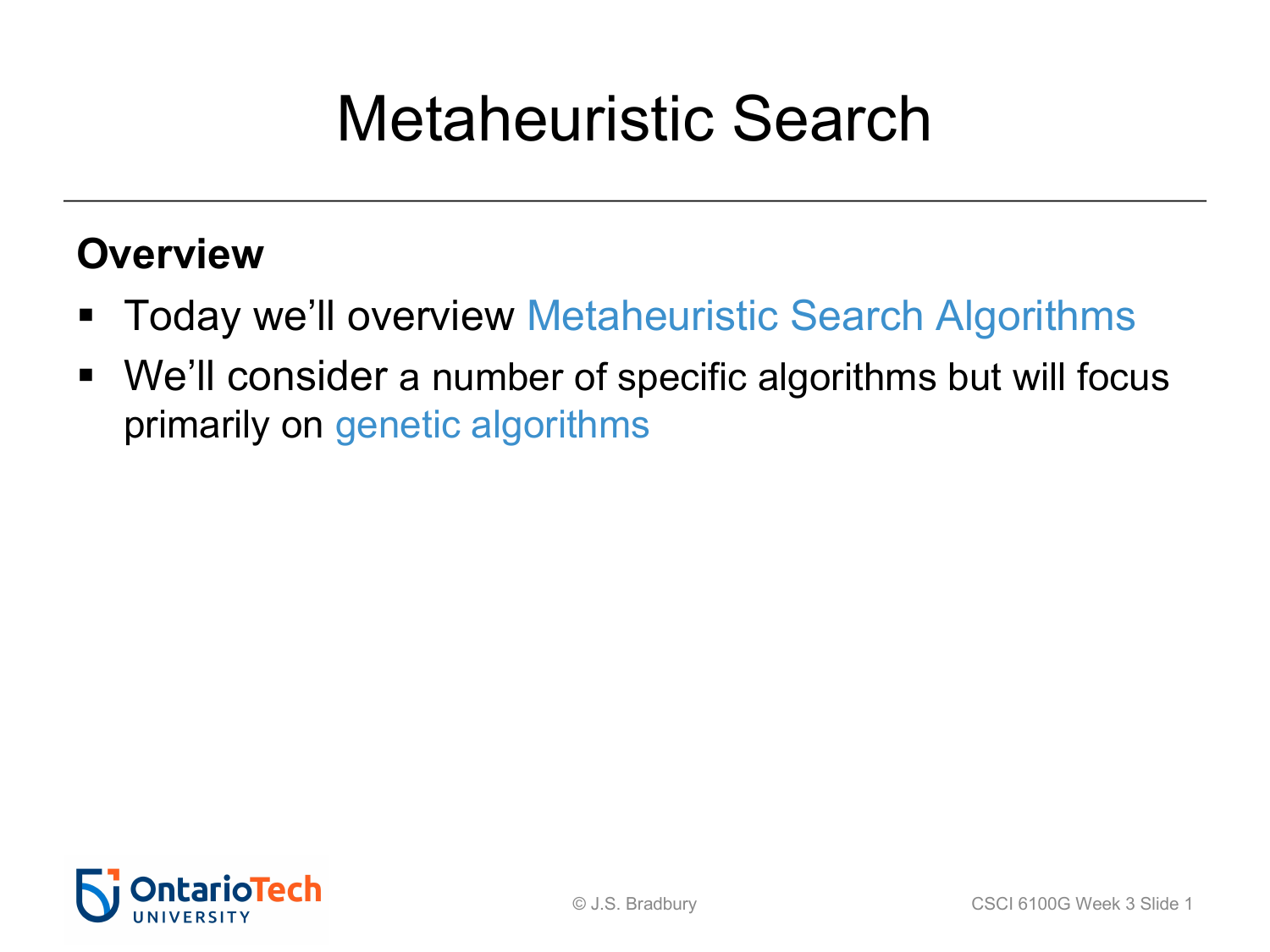## Metaheuristic Definition

§ *"A metaheuristic is a set of concepts that can be used to define heuristic methods that can be applied to define heuristic methods that can be ap to a wide set of different [problems. In o](http://www.metaheuristics.net/)ther words metaheuristic can be seen as a general algorith framework which can be applied to different optimization problems with relatively few modifications to make them adapted to a specifiend in modifications to make them adapted to a specifiend problem" [MHN17]*

[MHN17] Metaheuristic Network. Website: http://www.metaheuristics.net/ (Last accessed: O

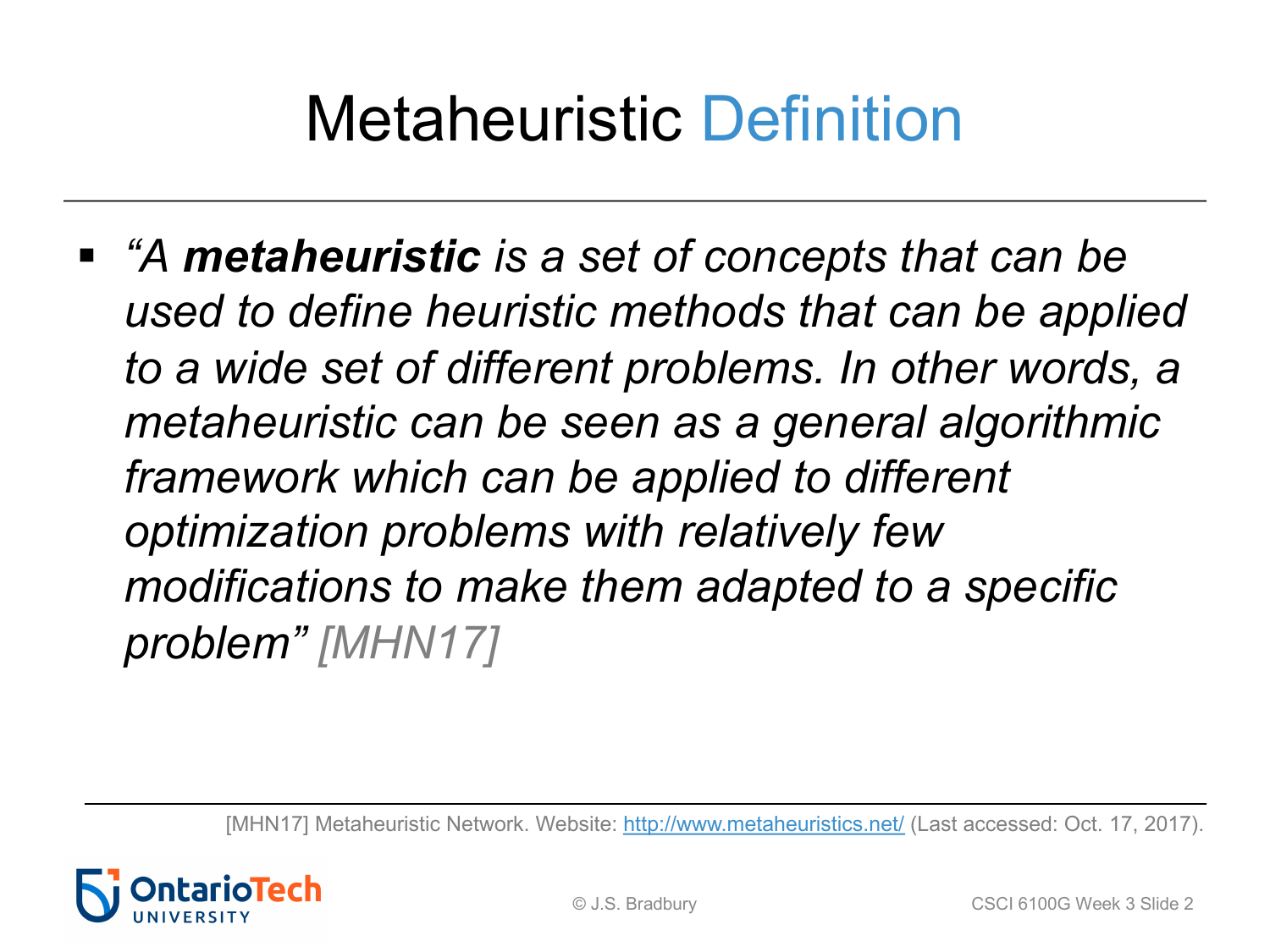# Metaheuristic Algorithm [ZBB10]

Algorithm 4.1: Abstract algorithmic framework for metaheuristics

Create one or several start solutions e.g. by problem specific heuristic(s)

while termination criterion not satisfied do

if *intensify* then Create new solution by intensification step; else Create new solution by diversification step; end Update best found solution (if necessary); end

return Best found solution;

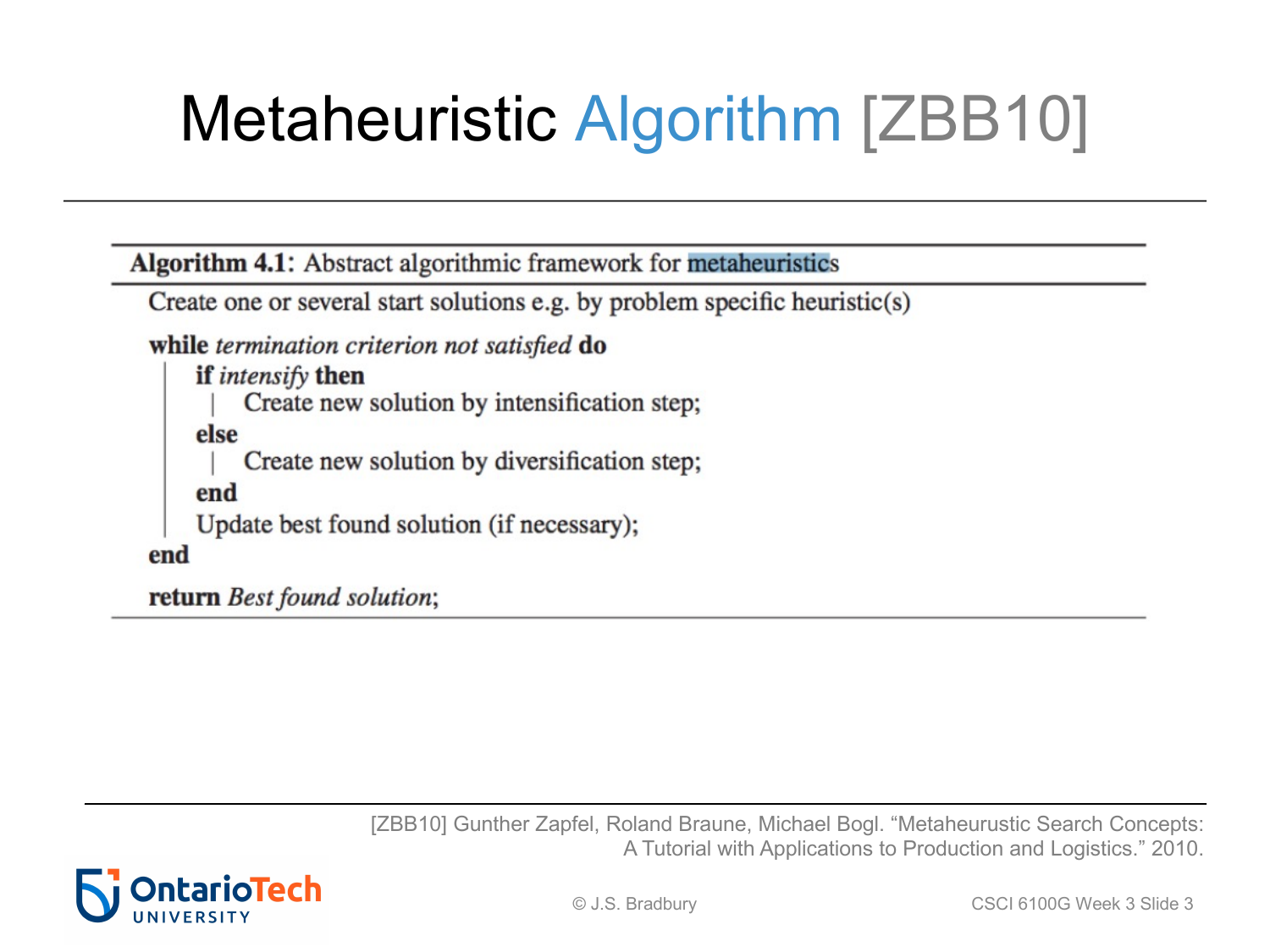# Metaheuristic Algorithm [ZBB10]

Algorithm 4.1: Abstract algorithmic framework for metaheuristics

Create one or several start solutions e.g. by problem specific heuristic(s)

while termination criterion not satisfied do

if *intensify* then Create new solution by intensification step; else Create new solution by diversification step; end Update best found solution (if necessary); end

return Best found solution;

### 2 key concepts – **intensification** & **diversification**. These need to be balanced!

[ZBB10] Gunther Zapfel, Roland Braune, Michael Bogl. "Metaheurustic Search Concepts: A Tutorial with Applications to Production and Logistics." 2010.

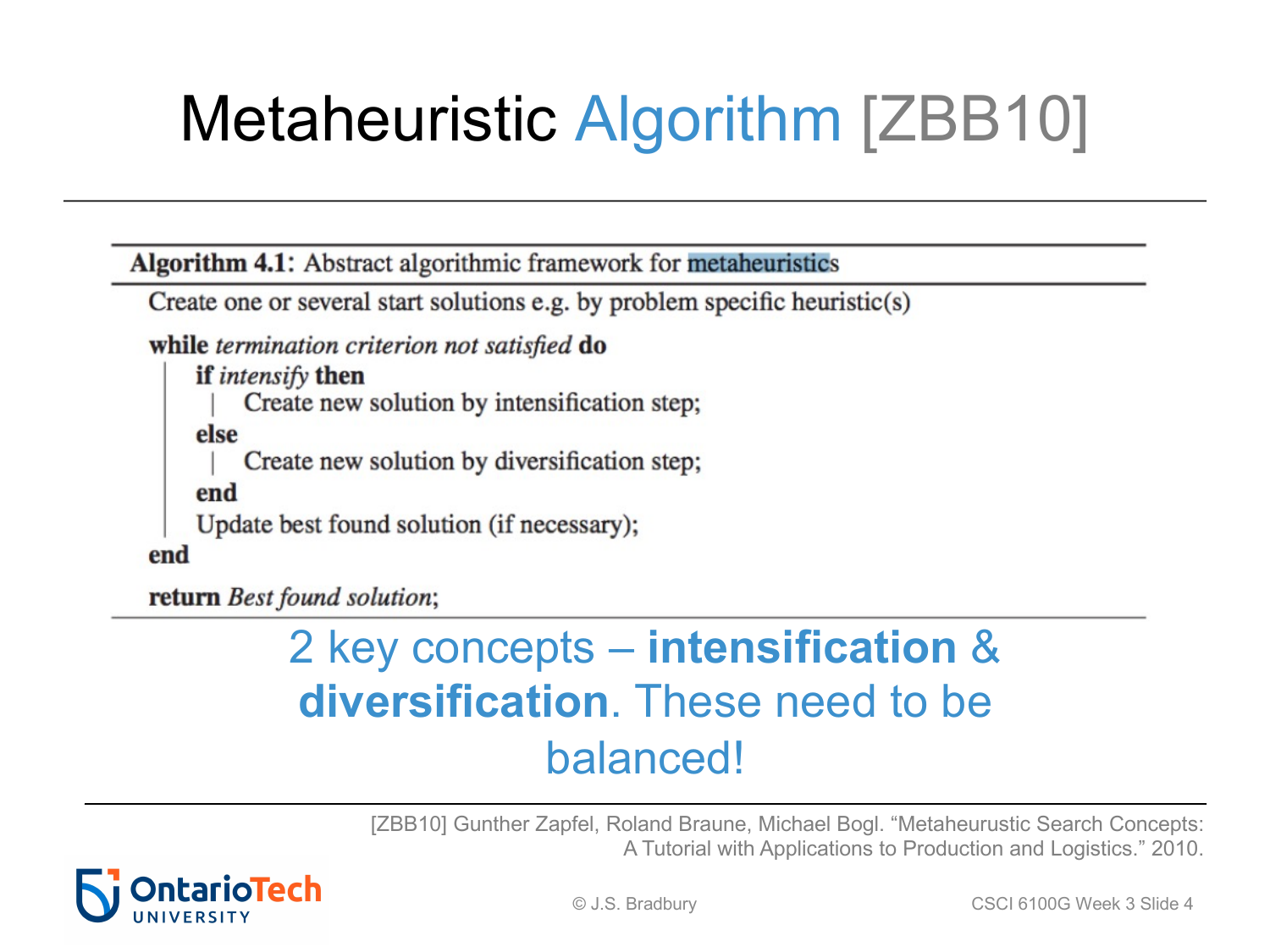

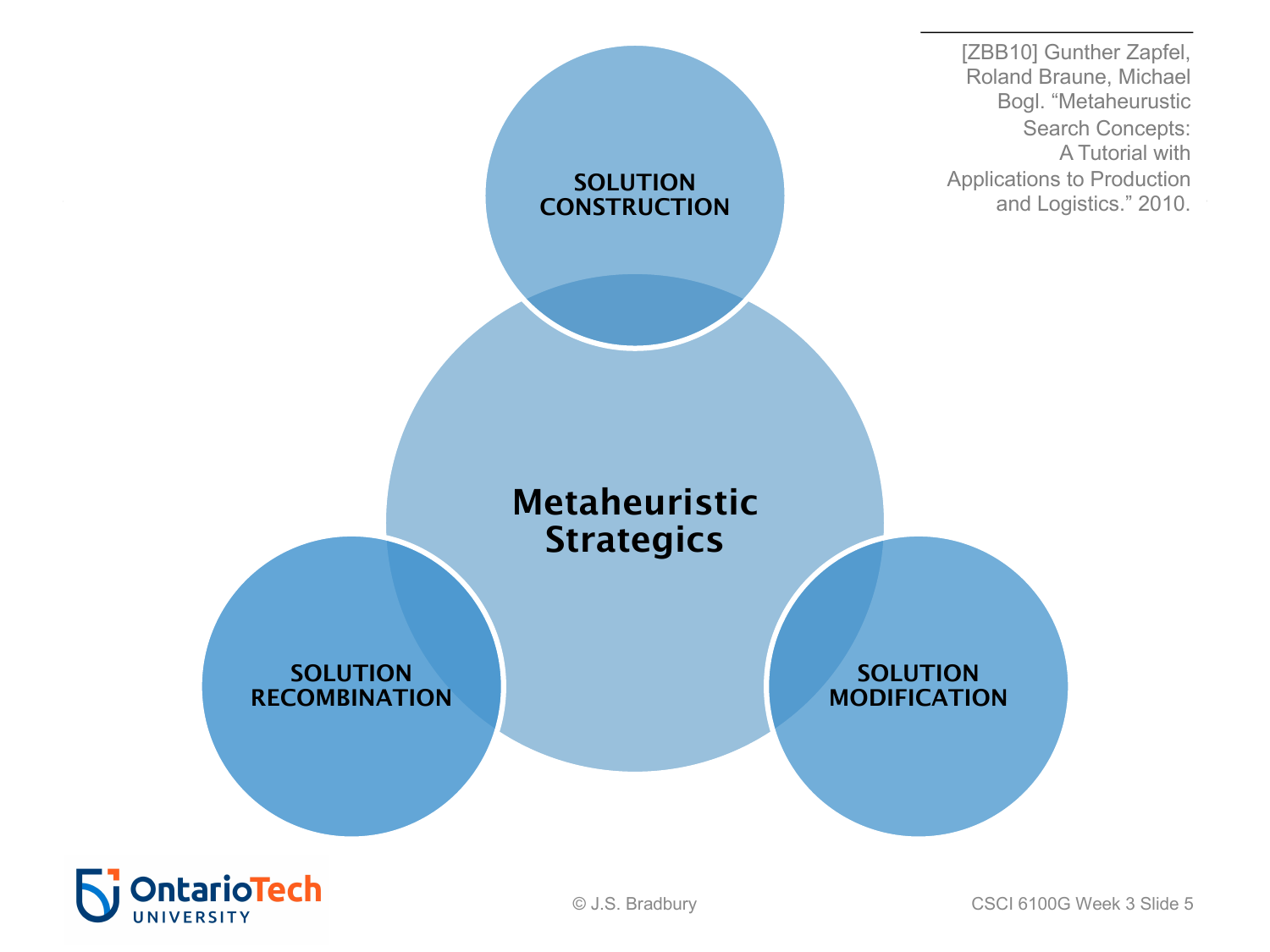# Taxonomy of Optimization Approaches [ZBB10]



[ZBB10] Gunther Zapfel, Roland Braune, Michael Bogl. "Metaheurustic Search Concepts: A Tutorial with Applications to Production and Logistics." 2010.

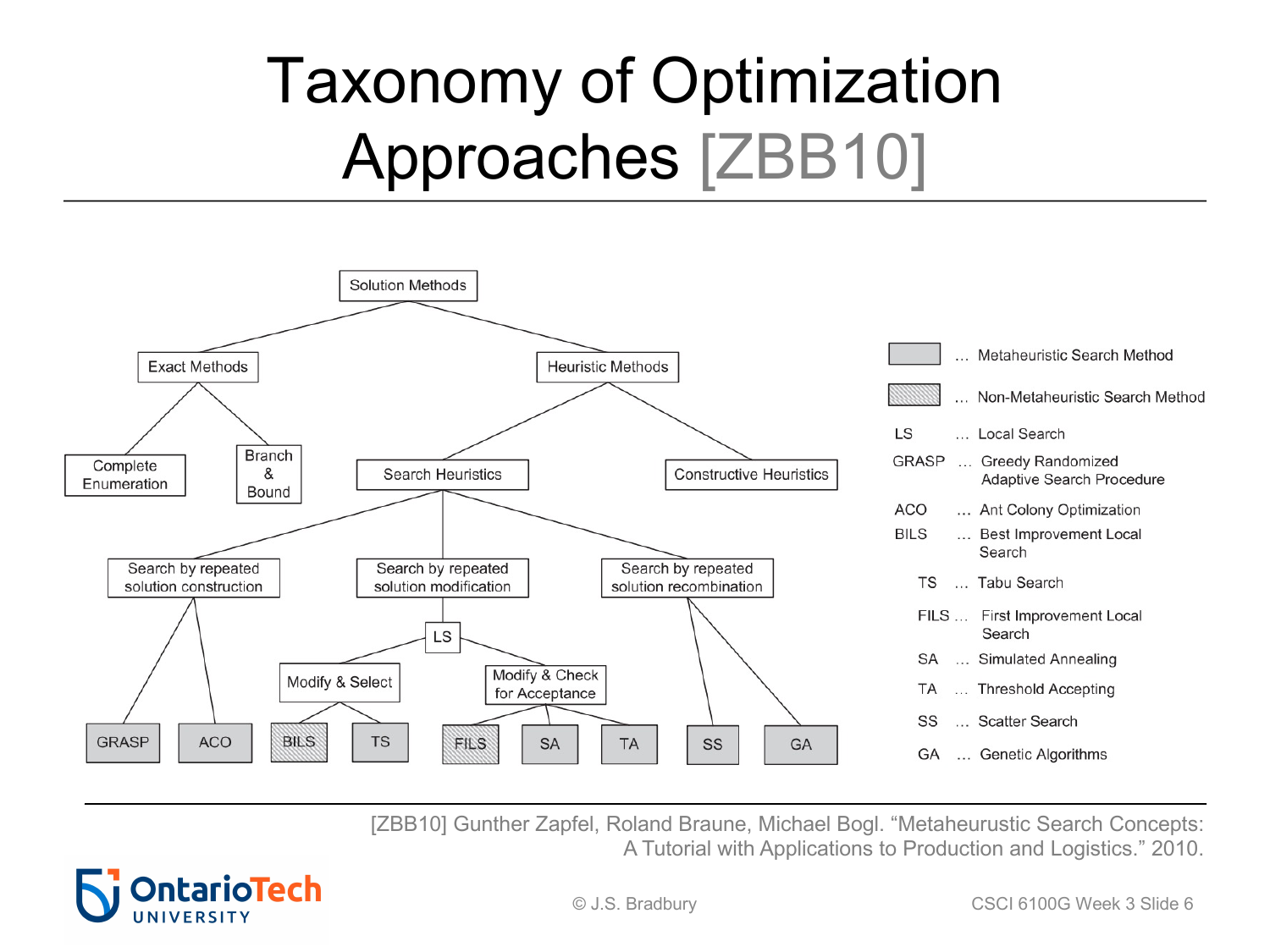## Local vs. Global Search

### § **Local Search**

- Local in scope
- The solution is a local optima (i.e. a neighbour of the starting candidate solution) which is found by making iterative local changes

### § **Global Search**

- Global in scope
- The solution is a global optima (i.e. over the entire set of possible solutions) which is found by iterative making changes that cover the entire solution space (e.g., possibly over a set of candidate solutions)

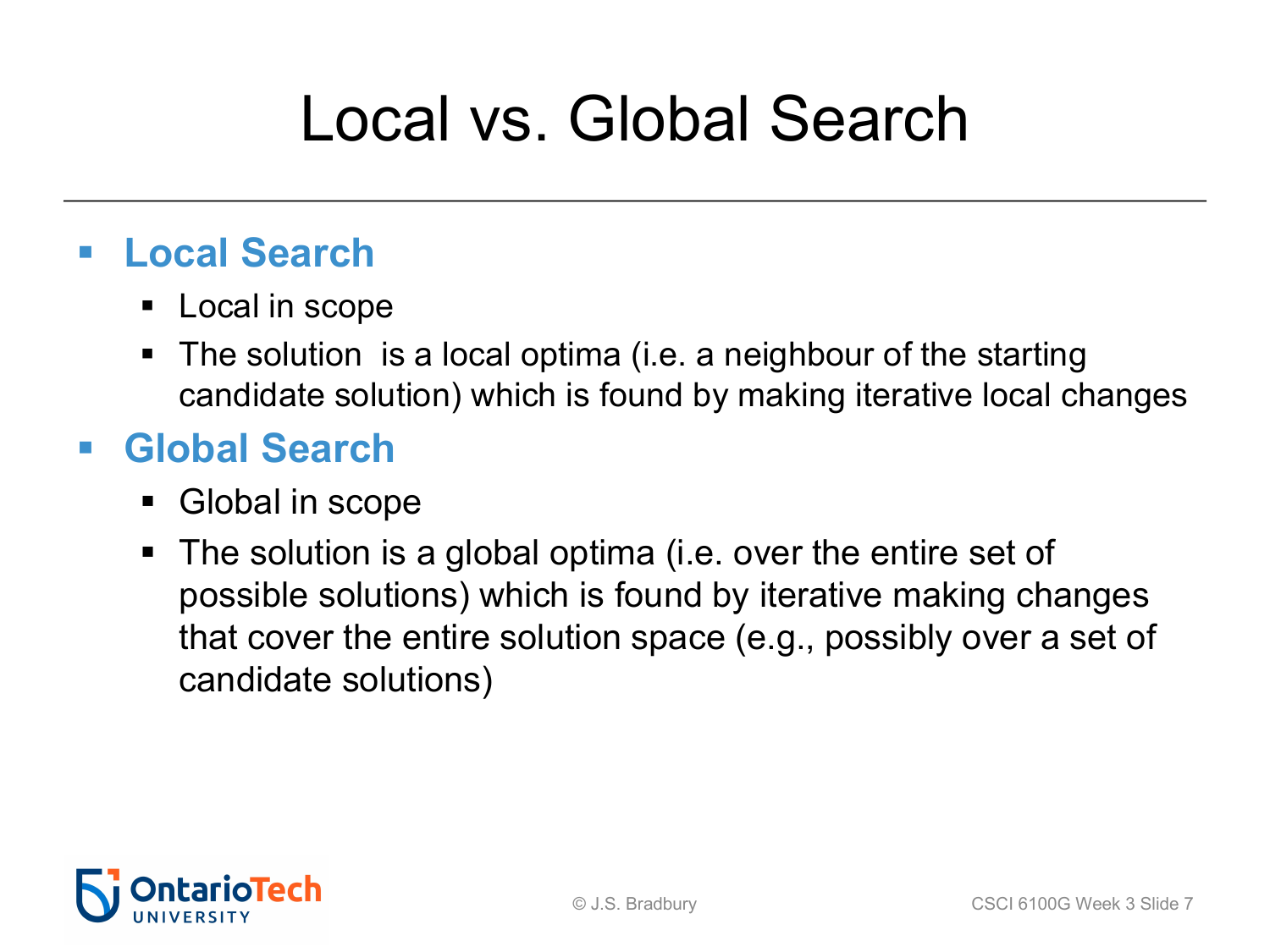## Metaheurisitics – Solution Construction

Ant Colony Optimization

- Probablistic search
- Models problem as graph-based path finding

Greedy Randomized Adaptive Search Procedure (GRASP)

• Involves ranking potential solutions using a greed function

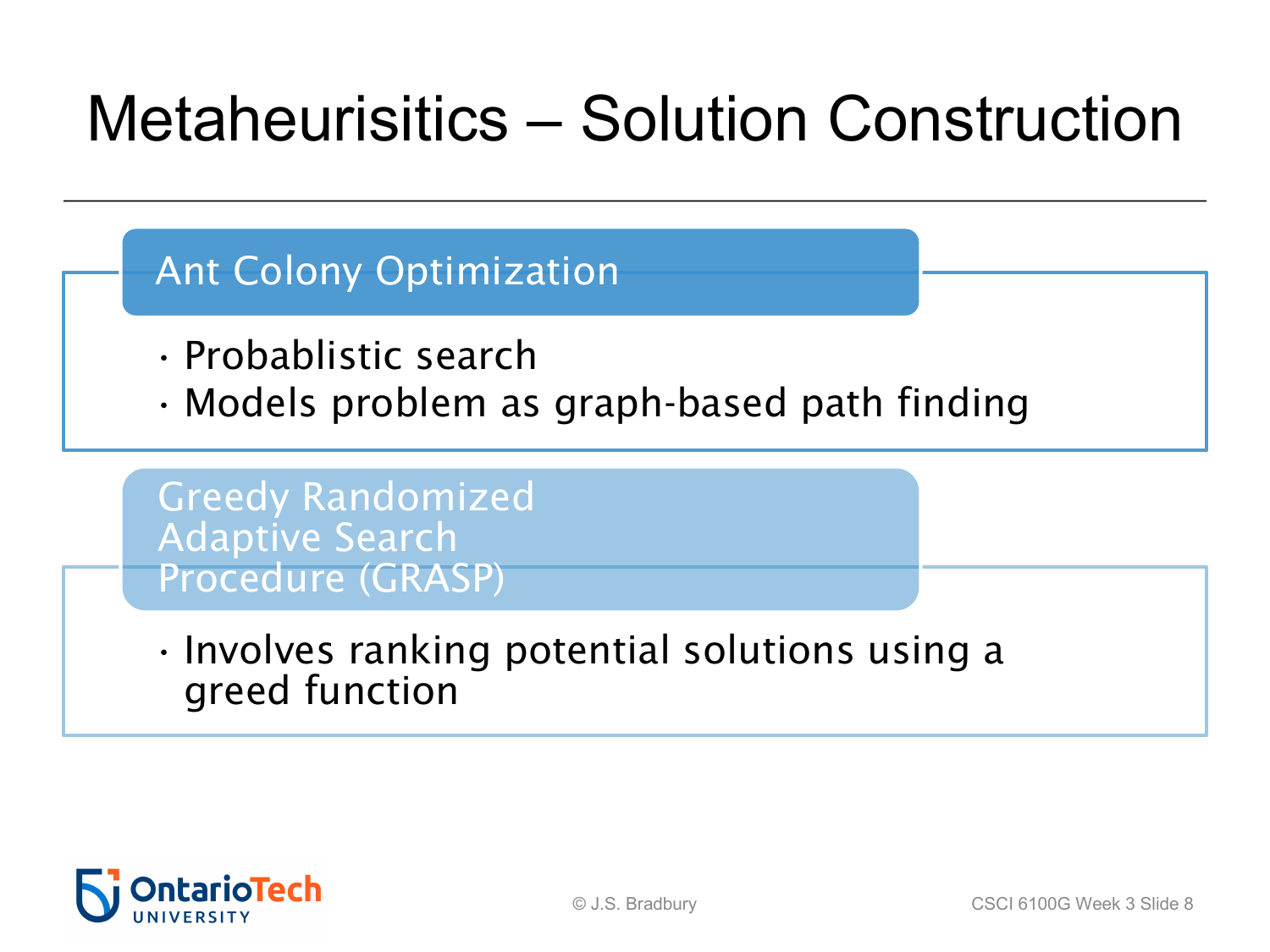## Metaheurisitics – Solution Modification

#### Hill Climbing

- Simpler local search then the below methods
- Incrementally tries to improve the solution by making a change to an element of the candiate solution (within a neighbourhood)

#### Tabu Search

- A local search that iteratively explores neighbours
- Allows worsening moves in iterative process
- Includes prohibitions preventing solutions to be revisited

#### Simulated Annealing

- Models optimization problem as heating a material
- $\cdot$  As the algorithm progress the temperature is lowered at a slow rate

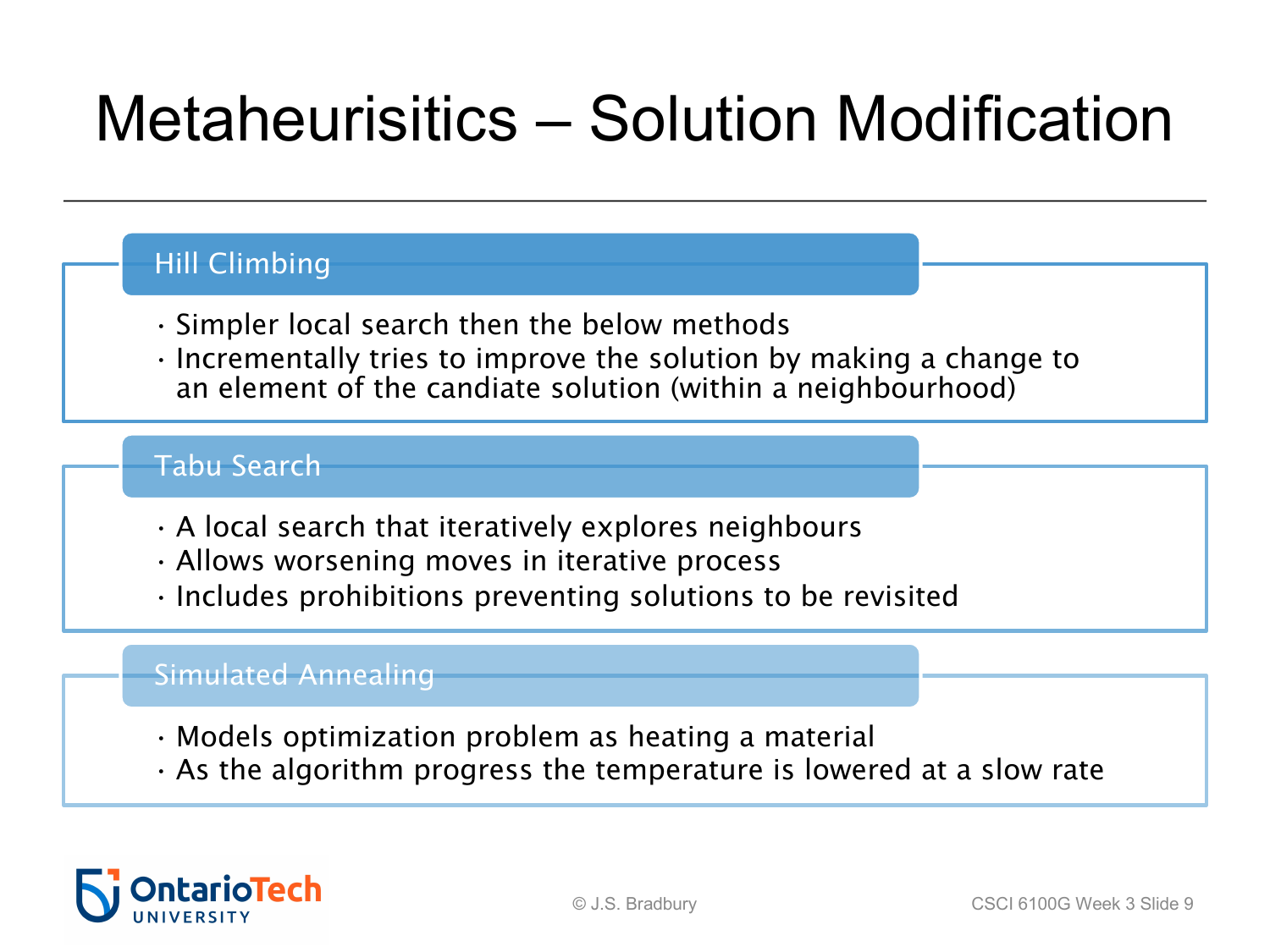## Metaheurisitics – Solution Recombination

### Genetic Algorithms

- •Work with populations of individuals (often strings)
- •Involve reproduction, crossover and mutation
- •Involve a fitness function that is evaluated each iteration of the algorithm

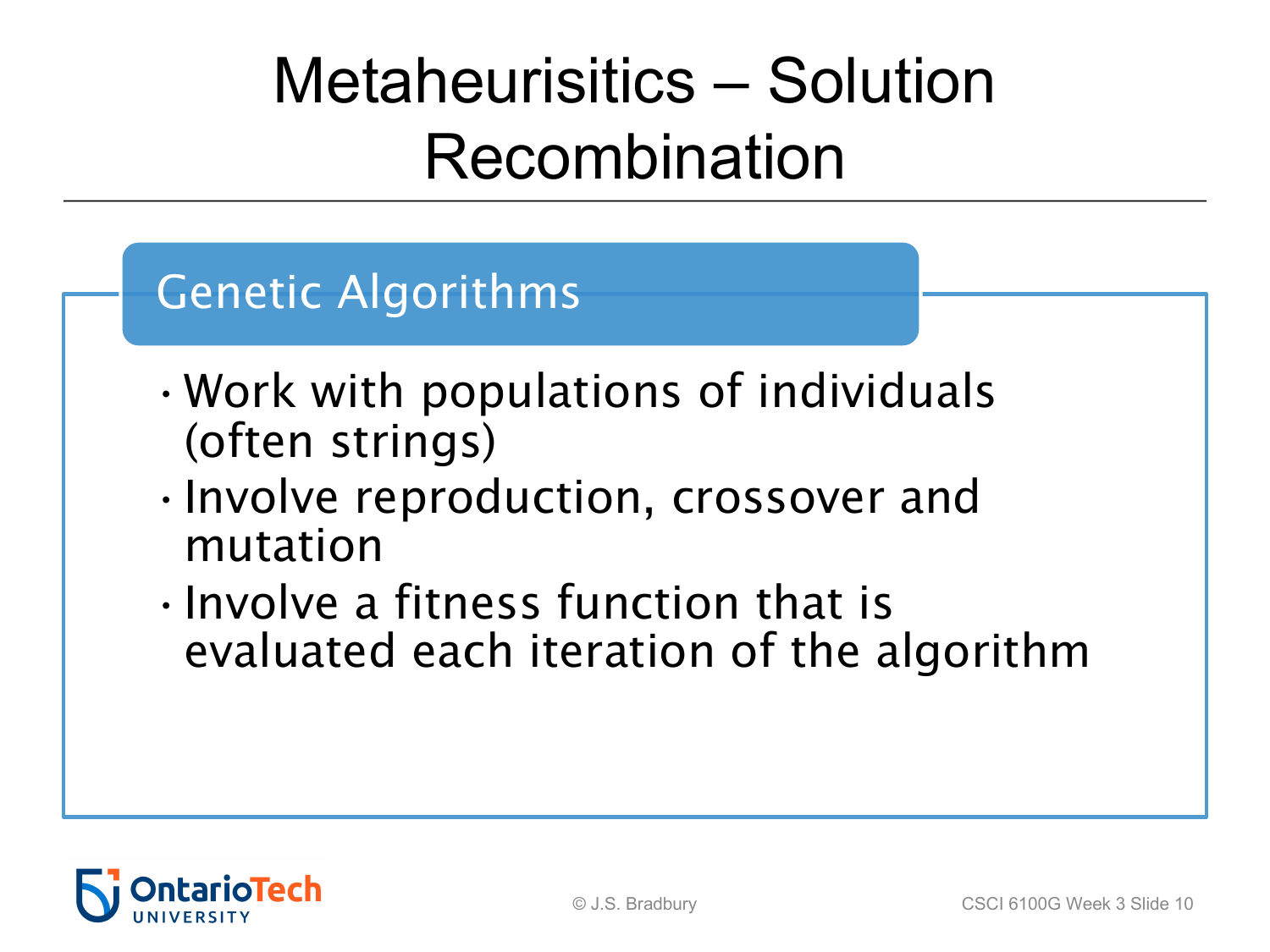## Metaheuristic Search

### **Summary**

§ Today we conducted a high-level overview of metaheuristic search algorithms

### **Up Next**

§ Neural networks, deep learning